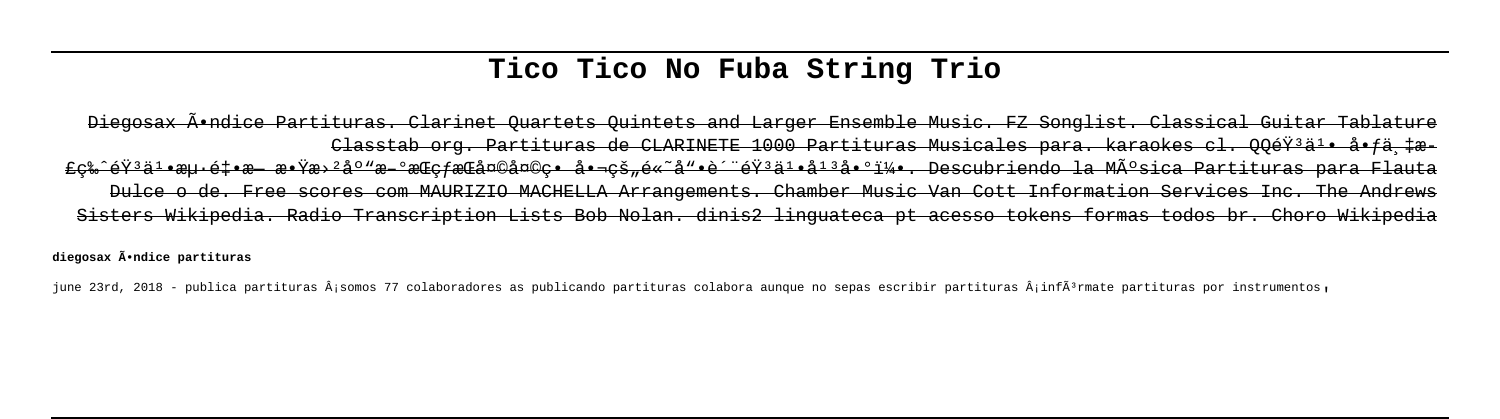### '**Clarinet Quartets Quintets and Larger Ensemble Music**

June 21st, 2018 - C1836 Tico Tico for Clarinet Quartet by Zequinha de Abreu arranged by Michele Mangani Edizioni Eufonia SS includes parts and score For 3 B flat clarinets and bass clarinet'

### '**FZ Songlist**

June 22nd, 2018 - All compositions by Frank Zappa except as noted Special thanks go to Biffy The Elephant Shrew Michael Gula Zoogz Rift The Liquid Moamo Lewis R Saul Charles Ulrich Jon Naurin Derek Milhouse Gilger and the rest for listening so closely and identifying so many musical quotes and references'

### '**Classical Guitar Tablature Classtab org**

June 23rd, 2018 - free downloadable acoustic fingerstyle tab in plain text format 2000 classical guitar tabs 1000 MIDIs June 2018'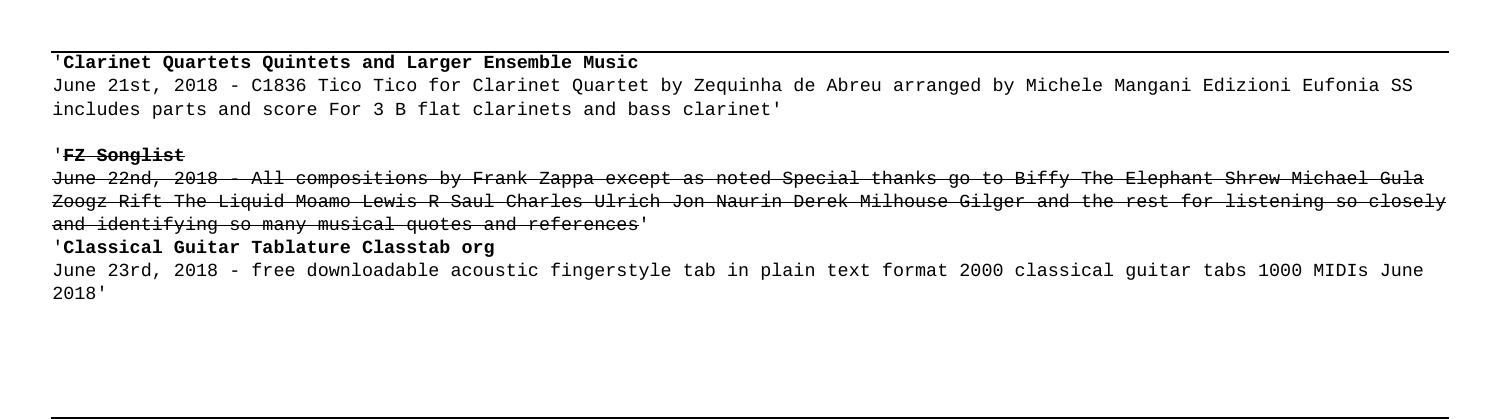## '**Partituras De CLARINETE 1000 Partituras Musicales Para June 23rd, 2018 - Partituras De CLARINETE 1000 Partituras Musicales Para Clarinetistas En Si Bemol**' '**karaokes cl**

June 22nd, 2018 - Españtol 1 12 Corazon De Roca Lucero 2 2 Minutos Ya No Sos Igual 3 2 Minutos Ya No Sos Igual 4 3ball Mtv Besos Al Aire editada 2.

## 'QQ韪ä<sup>ı</sup>• 啃ä ‡æ£ç‰^韪äŀ海釕æ— æ•Ÿæ›ºåº"æ–°æŒç*fæ*Ό¤©å¤©ç• 啬çš"é«~噕è´"韪äŀ•å<sup>ıз</sup>啰u June 23rd, 2018 - qq韪井æ~¯è ¾è®¯å ¬å• 推出çš"ä €æ¬¾ç½'c»œéŸªäº•朕åŠ;产å"•,æu•ét•韪井夨cº¿è¯•啬〕æ-ºæŒcfæŒåœ¨cº¿é ¦–å•`〕æŒè¯•ç¿»è¯`〕æ‱<机é"ƒå£ºä¸<è½ã€•é«~å"•è´¨æ— æ•ŸéŸз䪕试啬〕æu·é‡•æ— æ•Ÿæ›ºåº"〕æ-£c‰^éŸ}ä1•ä ‹è½½ã€•c©°é—´èfŒæ™¯éŸ}ä1•设c½®ã€•mvè§,cœ‹c‰ï¼Œæ~¯ä°′è•″ç½`éŸ}ä1•æ′æ″¾å′Œä¸‹è½½çš"ä¼~选ã€,'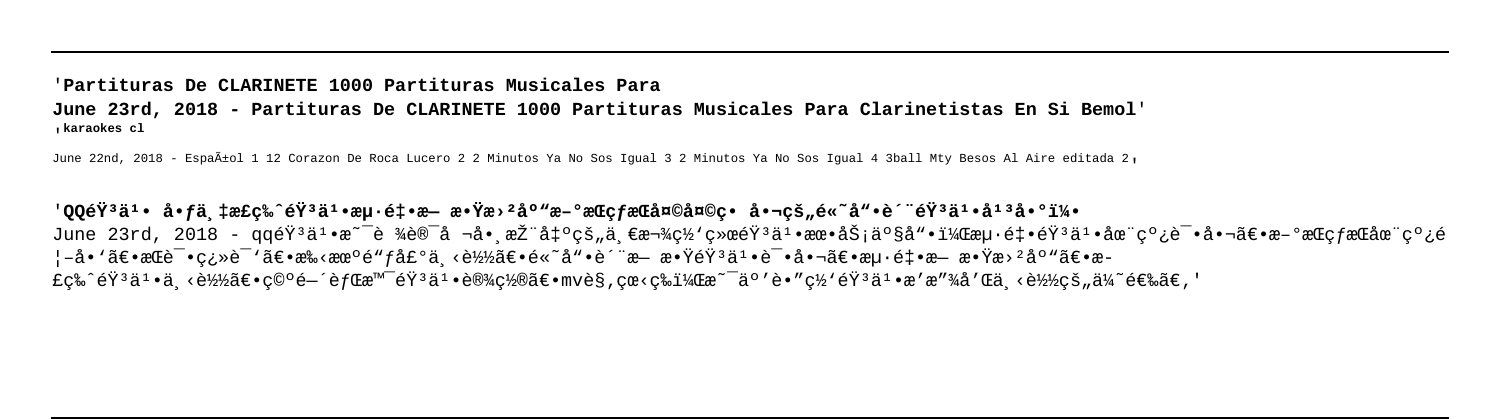#### '**Descubriendo la Música Partituras para Flauta Dulce o de**

June 22nd, 2018 - Buffalo Chicken Dip VÃdeo Receta image Buffalo Chicken Dip VÃdeo Receta El plato de hoy es un entrante adictivo y para no excederse por el uso de de ingredientes que

## aportan notable''**FREE SCORES COM MAURIZIO MACHELLA ARRANGEMENTS**

JUNE 24TH, 2018 - FOR 18 YEARS WE PROVIDE A FREE AND LEGAL SERVICE FOR FREE SHEET MUSIC IF YOU USE AND LIKE FREE SCORES COM THANK YOU TO CONSIDER SUPPORT DONATION,

'**Chamber Music Van Cott Information Services Inc**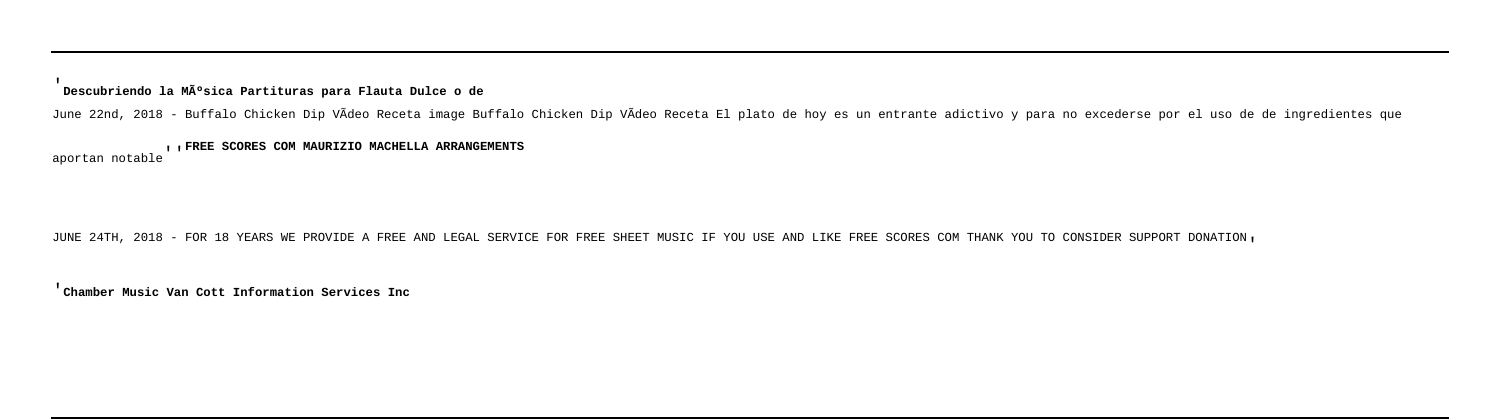June 22nd, 2018 - Chamber Music Music for Mixed Ensembles and Combos Updated 17 October 2017 Music is in order by composer s name on this page You may also find music of interest on the Woodwind Music page the Clarinet Music with Strings page the Clarinet Duets and Ensembles page or under a specific instrument'

#### '**THE ANDREWS SISTERS WIKIPEDIA**

JUNE 22ND, 2018 - THE ANDREWS SISTERS WERE AN AMERICAN CLOSE HARMONY SINGING GROUP OF THE SWING AND BOOGIE WOOGIE ERAS THE GROUP CONSISTED OF THREE SISTERS CONTRALTO LAVERNE SOPHIA JULY 6 1911 â $\epsilon$ " MAY 8 1967 SOPRANO MAXENE ANGELYN JANUARY 3 1916 â $\epsilon$ " OCTOBER 21 1995 AND MEZZO SOPRANO PATRICIA MARIE PATTY FEBRUARY 16 1918 â $\epsilon$ " JANUARY 30 2013'

#### '**RADIO TRANSCRIPTION LISTS BOB NOLAN**

**JUNE 23RD, 2018 - THE ONLY COMPREHENSIVE BOB NOLAN WEBSITE IN THE WORLD TODAY**''**dinis2 linguateca pt acesso tokens formas todos br**